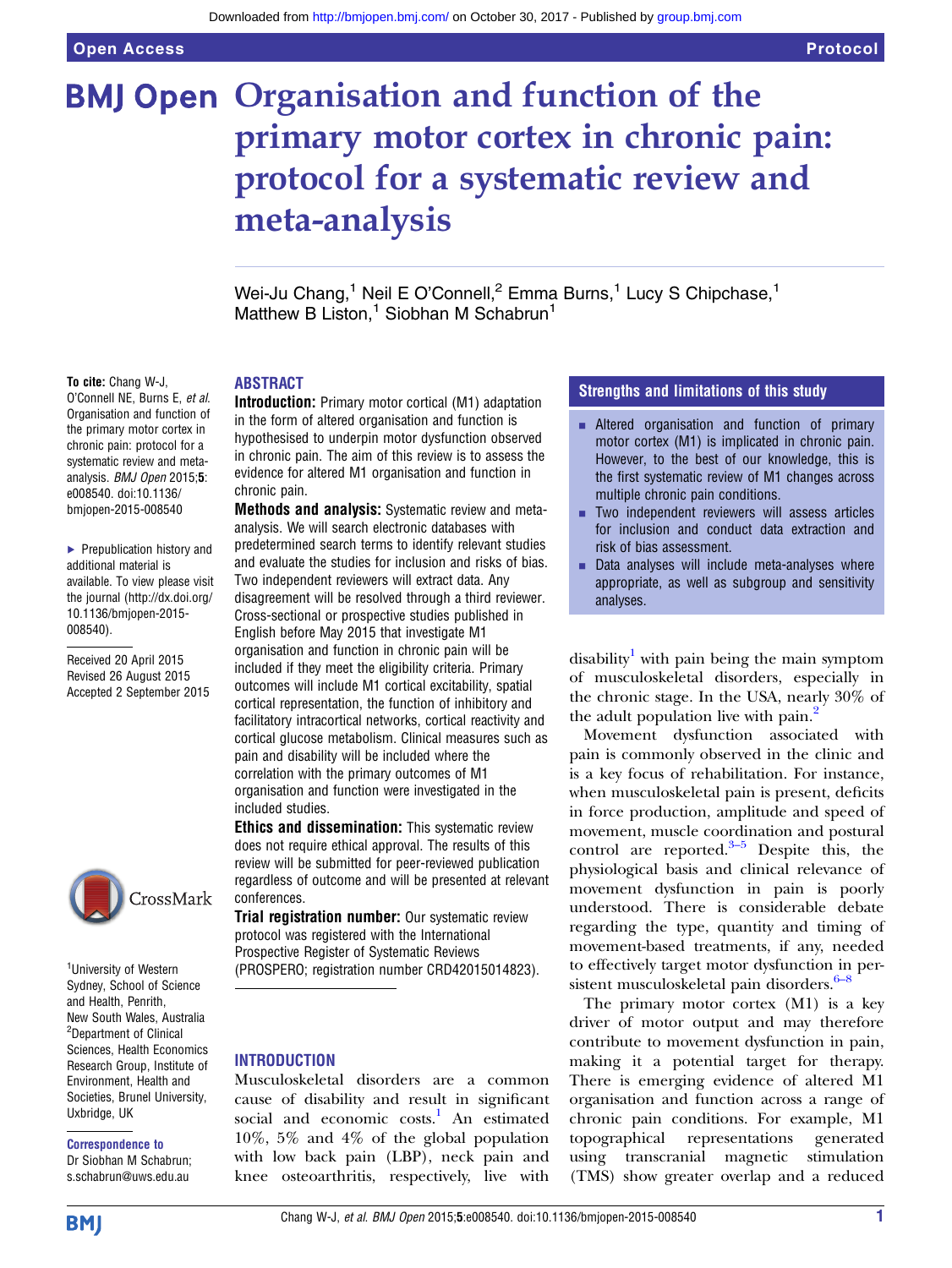#### Open Access

number of discrete peaks in chronic low back $8-11$  $8-11$  and elbow pain, $\frac{12}{12}$  $\frac{12}{12}$  $\frac{12}{12}$  and these changes are associated with pain severity and/or motor dysfunction. Similarly, there is evidence for increased signal with movement of the affected hand in complex regional pain syndrome (CRPS) using functional MRI<sup>[13](#page-3-0)</sup> and evidence of reduced GABAergic and glutamatergic M1 function in fibromyalgia that is associated with fatigue.[14](#page-3-0)

To our knowledge, only one published systematic review has investigated M1 organisation and function in chronic pain, and this was restricted to  $CRPS$ .<sup>[15](#page-3-0)</sup> That review revealed limited evidence of bilateral M1 disinhibition in CPRS of the upper  $limb.<sup>15</sup>$  $limb.<sup>15</sup>$  $limb.<sup>15</sup>$  However, it is unknown whether similar alterations in M1 are present in other forms of chronic pain. Indeed, one previous study has suggested that M1 disinhibition may occur in chronic neuropathic but not chronic nociceptive pain.<sup>[16](#page-3-0)</sup> This review will be the first to systematically and critically evaluate the evidence for altered M1 organisation and function, across a range of measurement tools, in chronic pain conditions of neuropathic and nonneuropathic origin. Understanding how M1 organisation and function is altered in chronic pain is essential to inform the design and testing of treatment strategies that seek to target M1 in pain.

Here, we present the protocol for a review that aims to evaluate the evidence for altered M1 organisation and function in chronic pain conditions of neuropathic or non-neuropathic origin. This protocol is prepared according to the Preferred reporting items for systematic review and meta-analysis protocols (PRISMA-P) guidelines.[17](#page-3-0) The protocol was registered with the International Prospective Register of Systematic Reviews (PROSPERO; registration number CRD42015014823).

## METHODS AND ANALYSIS

#### Review question

What is the evidence for altered M1 organisation and function in chronic pain conditions of neuropathic and non-neuropathic origin?

#### Search strategy

The methods for this systematic review have been developed according to the MOOSE Guidelines for Meta-Analyses and Systematic Reviews of Observational Studies.<sup>[18](#page-3-0)</sup> The search strategy will be implemented in two stages.

1. Searches will be conducted in PubMed, MEDLINE, EMBASE, PsychINFO and CINAHL databases to identify relevant literature. Key words and medical subject headings (MeSH) related to chronic pain, neuroimaging and the brain will be used; for example: chronic pain, positron emission tomography, functional magnetic resonance imaging, BOLD contrast, Electroencephalogra\*, Magnetoencephalogra\*, transcranial magnetic stimulation, motor cortical and sensorimotor cortex. The full search terms are listed in

online supplementary appendix 1. The combination of chronic pain, neuroimaging and brain search terms will be used in varying combinations to identify relevant literature. Search strategies will be customised to suit each database. The main search strategy is included in online supplementary appendix 1.

2. The reference lists of eligible articles and relevant reviews will be manually searched for additional articles.

#### Type of participants

Participants should be adults (aged over 18 years) experiencing chronic, musculoskeletal pain of neuropathic or non-neuropathic origin. Neuropathic pain is defined as 'pain caused by a lesion or disease of somato-sensory nervous system<sup>'.[19](#page-3-0)</sup> Non-neuropathic pain is defined as pain without an identifiable lesion or disease of the somatosensory nervous system. $20$  Studies investigating visceral or cancer pain will be excluded. No restriction is placed on the sex of participants. The duration of pain experienced by participants should be greater than 3 months as this duration is commonly defined as the chronic phase of pain. $21$  Cross-sectional or prospective studies will be included in the initial search if they meet the eligibility criteria. Prospective studies including case–control and randomised controlled trials will only be included if their baseline data provide information relevant to the review objective.

#### Inclusion criteria

- 1. Full-text studies, including in press or accepted studies, published in English prior to May 2015.
- 2. Studies conducted on adult humans with chronic non-neuropathic or neuropathic pain.
- 3. Studies that investigate the organisation and/or function of the M1 (regardless of the anatomical or functional definition used) with the following techniques: TMS, MRI, positron emission tomography, EEG and magnetoencephalography.
- 4. Studies including data from a healthy control group.

#### Exclusion criteria

- 1. Studies including participants with chronic pain not of musculoskeletal origin, for example, pain associated with spinal cord injury, stroke, cancer or visceral pain.
- 2. Studies that do not include a healthy control group or that use the unaffected limb or body side as a control. It is recognised that widespread symptoms remote from the original injury site can be observed in chronic pain.<sup>[22](#page-3-0)</sup> Thus, using an unaffected limb or body side as a comparison is not considered an appropriate control.

#### Primary outcomes

Eligible studies should report one of the following measurements of M1 organisation and/or function: cortical excitability, spatial representations, inhibitory or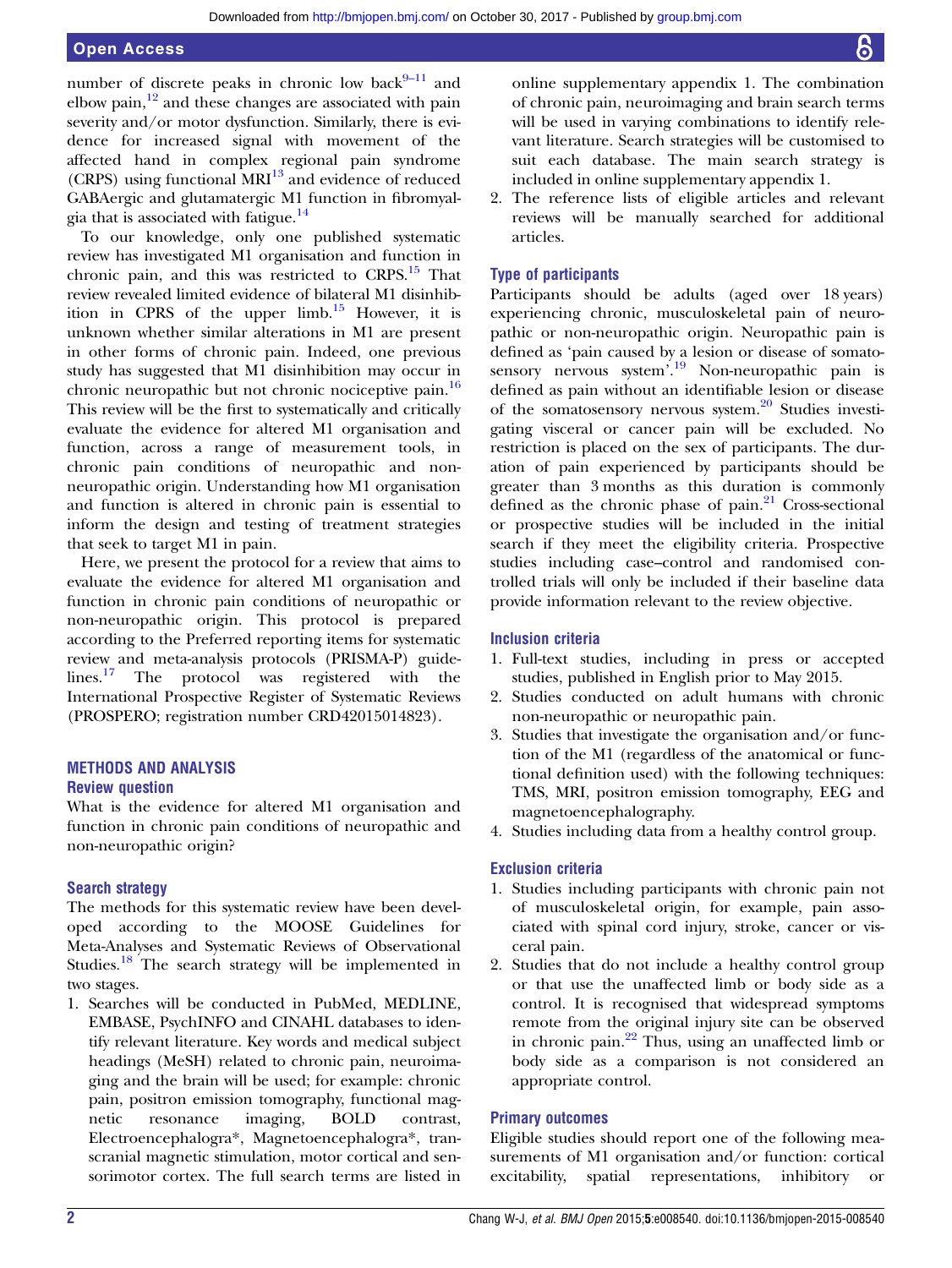facilitatory intracortical networks, reactivity and/or glucose metabolism as outcomes for analysis in this review. Clinical measures such as pain and disability will be included where these are correlated with the primary outcomes of M1 organisation and function.

#### Data management

Two reviewers will independently evaluate the title and abstract of all studies identified through the search against the inclusion and exclusion criteria. Any duplicate studies will be removed. The full text of all eligible studies will then be retrieved. EndNote X7 will be used during the review process to avoid duplicating references. If the reviewer is uncertain about the eligibility of any study, its full text will be obtained for further information. An additional reviewer will be consulted should there be any uncertainty or disagreement of the eligibility of studies. Excluded studies and the reasons for exclusion will be recorded.

#### Data extraction

A customised data extraction form (see online supplementary appendix 2) will be piloted on two studies not directly related to this review, and then used to extract data. Two independent reviewers will conduct data extraction. Any disagreements will be resolved through a third reviewer. The following data will be extracted: (1) participant-specific data such as condition, duration and severity of chronic pain, sample size in each group, sex and age; (2) neurophysiological methods and outcomes, specifics of the investigative model such as type and location of stimulation, how M1 was anatomically or functionally defined, neuroimaging findings in excitability, representation, reactivity and glucose metabolism; (3) pain scores. Other outcome measurements such as quantitative sensory tests and movement dysfunction will be extracted if they are correlated with the primary outcomes. If data are missing, authors will be contacted a maximum of three times, after which the data will be considered irretrievable.

#### Risk of bias (quality) assessment

To assess the risk of bias of the included studies, we will use the STROBE statement for cross-sectional and cohort studies (see online supplementary appendix 3) and items relevant to case–control studies from the Cochrane Collaboration tool for assessing the risk of bias. $23-25$  $23-25$ Methodological quality pertaining directly to the use of TMS will be assessed via a TMS methodological checklist (see online supplementary appendix  $4$ ).<sup>26</sup> Two independent reviewers will undertake the assessment of risk of bias and methodological quality. Any disagreement will be resolved by a third reviewer.

#### Strategy for data synthesis

A quantitative synthesis is planned to aggregate the data from all types of chronic pain conditions. Parameters such as cortical excitability (resting or active motor

thresholds, intracortical inhibition, intracortical facilitation), spatial representation (map volume, BOLD response), M1 reactivity or M1 glucose metabolism will be pooled to perform separate meta-analyses using OpenMetaAnalyst. Cohen's d effect sizes will be used to analyse effect estimates: d≤0.2 is small, 0.5 represents medium,  $\geq 0.8$  is considered large.<sup>[27](#page-3-0)</sup> Data will be pooled for an outcome by using a random-effects model if data from at least two studies addressing that outcome are accessible. The  $\chi^2$  test will be used to identify statistically significant heterogeneity, and statistically significant heterogeneity will be considered existent when  $\chi^2$  p<0.10. The  $I^2$  statistic will be used to evaluate the degree of heterogeneity. Substantial heterogeneity will be considered existent when  $I^2 > 50\%$ .<sup>[28](#page-3-0)</sup> All data will be presented as effect estimates (with 95% CIs). Where quantitative synthesis of the extracted data is not appropriate, a narrative synthesis will be used to summarise the study findings about functional and structural changes of  $M1<sup>17</sup>$  $M1<sup>17</sup>$  $M1<sup>17</sup>$ 

#### Analysis of subgroups or subsets

Where significant heterogeneity is found, we will conduct subgroup analysis according to the type of pain conditions (LBP, CRPS, fibromyalgia, peripheral neuropathic pain or peripheral tendinopathy), duration of pain, sex of participants and type of treatment participants were receiving at the time cortical data were collected.

#### Sensitivity analysis

The included studies will be given a score when assessing their methodological quality. For example, studies will score one point if they meet the criteria of 1 of the 22 items from the STROBE statement, hence a maximum 22 points can be scored. The median value of the overall scores of eligible studies will be used as the cut-off point to divide the studies into either the low or high risk of bias group. We will then examine the influence of including studies at high risk of bias by running the analysis with those studies excluded.

Twitter Follow Siobhan Schabrun at [@DrSMSchabrun](http://twitter.com/DrSMSchabrun)

Contributors W-JC, NEO, EB, LSC, MBL and SMS were each involved in the conception, design, writing and editing of the study protocol. The final protocol was approved by W-JC, NEO, EB, LSC, MBL and SMS.

Funding W-JC, MBL and SMS received salary support from the National Health and Medical Research Council of Australia.

Competing interests None declared.

Patient consent Obtained.

Provenance and peer review Not commissioned; externally peer reviewed.

Open Access This is an Open Access article distributed in accordance with the Creative Commons Attribution Non Commercial (CC BY-NC 4.0) license, which permits others to distribute, remix, adapt, build upon this work noncommercially, and license their derivative works on different terms, provided the original work is properly cited and the use is non-commercial. See: [http://](http://creativecommons.org/licenses/by-nc/4.0/) [creativecommons.org/licenses/by-nc/4.0/](http://creativecommons.org/licenses/by-nc/4.0/)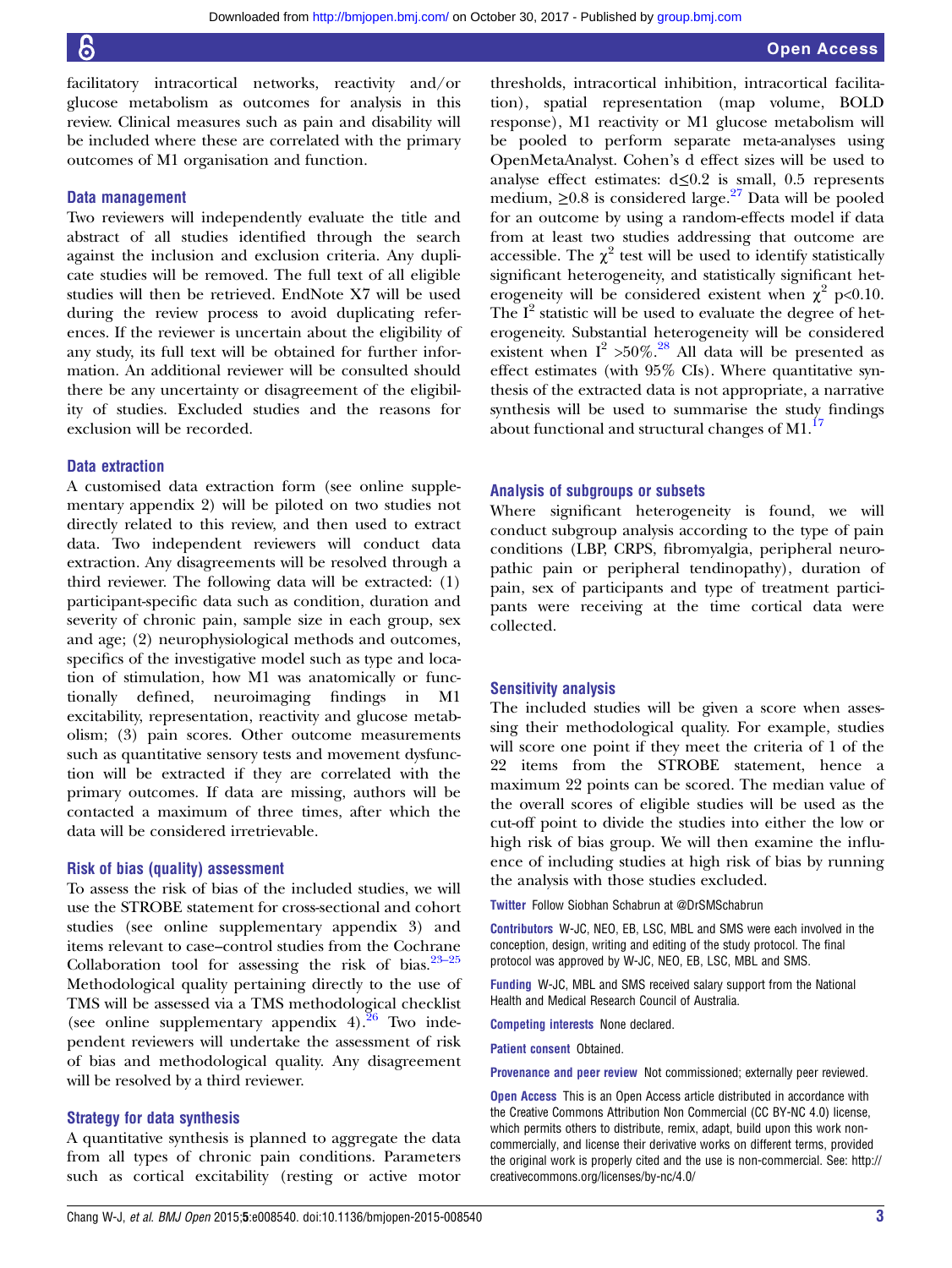### **REFERENCES**

<span id="page-3-0"></span>Open Access

- 1. Vos T. Flaxman AD. Naghavi M, et al. Years lived with disability (YLDs) for 1160 sequelae of 289 diseases and injuries 1990–2010: a systematic analysis for the Global Burden of Disease Study 2010. [Lancet](http://dx.doi.org/10.1016/S0140-6736(12)61729-2) 2012;380:2163–96.
- 2. Krueger AB, Stone AA. Assessment of pain: a community-based diary survey in the USA. [Lancet](http://dx.doi.org/10.1016/S0140-6736(08)60656-X) 2008;371:1519-25.
- 3. Lund JP, Donga R, Widmer CG, et al. The pain-adaptation model: a discussion of the relationship between chronic musculoskeletal pain and motor activity. [Can J Physiol Pharmacol](http://dx.doi.org/10.1139/y91-102) 1991;69: 683–94.
- 4. Grimstone SK, Hodges PW. Impaired postural compensation for respiration in people with recurrent low back pain. [Exp Brain Res](http://dx.doi.org/10.1007/s00221-003-1433-5) 2003;151:218–24.
- 5. Hodges PW, Moseley GL, Gabrielsson A, et al. Experimental muscle pain changes feedforward postural responses of the trunk muscles. [Exp Brain Res](http://dx.doi.org/10.1007/s00221-003-1457-x) 2003;151:262–71.
- 6. Aladro-Gonzalvo AR, Araya-Vargas GA, Machado-Díaz M, et al. Pilates-based exercise for persistent, non-specific low back pain and associated functional disability: a meta-analysis with meta-regression. [J Bodyw Mov Ther](http://dx.doi.org/10.1016/j.jbmt.2012.08.003) 2013;17:125-36.
- 7. Gross A, Kay TM, Paquin JP, et al. Exercises for mechanical neck disorders. [Cochrane Database Syst Rev](http://dx.doi.org/10.1002/14651858.CD004250.pub5) 2015;1:CD004250.
- 8. Hayden JA, van Tulder MW, Malmivaara A, et al. Exercise therapy for treatment of non-specific low back pain. [Cochrane Database Syst](http://dx.doi.org/10.1002/14651858.CD000335.pub2) [Rev](http://dx.doi.org/10.1002/14651858.CD000335.pub2) 2005;(3):CD000335.
- 9. Tsao H, Galea MP, Hodges PW. Reorganization of the motor cortex is associated with postural control deficits in recurrent low back pain. [Brain](http://dx.doi.org/10.1093/brain/awn154) 2008;131(Pt 8):2161–71.
- 10. Tsao H, Danneels LA, Hodges PW. ISSLS prize winner: smudging the motor brain in young adults with recurrent low back pain. [Spine](http://dx.doi.org/10.1097/BRS.0b013e31821c4267) 2011;36:1721–7.
- 11. Schabrun SM. Low back pain: new insights and implications for rehabilitation. World Congress of Low Back and Pelvic Pain; 19 October 2013,Dubai, United Arab Emirates.
- 12. Schabrun SM, Hodges PW, Vicenzino B, et al. Novel adaptations in motor cortical maps: the relation to persistent elbow pain. [Med Sci](http://dx.doi.org/10.1249/MSS.0000000000000469) [Sports Exerc](http://dx.doi.org/10.1249/MSS.0000000000000469) 2015;47:681-90.
- 13. Maihöfner C, Baron R, DeCol R, et al. The motor system shows adaptive changes in complex regional pain syndrome. [Brain](http://dx.doi.org/10.1093/brain/awm131) 2007;130(Pt 10):2671–87.
- 14. Mhalla A, de Andrade DC, Baudic S, et al. Alteration of cortical excitability in patients with fibromyalgia. [Pain](http://dx.doi.org/10.1016/j.pain.2010.03.009) 2010;149: 495–500.
- Di Pietro F, McAuley JH, Parkitny L, et al. Primary motor cortex function in complex regional pain syndrome: a systematic review and meta-analysis. [J Pain](http://dx.doi.org/10.1016/j.jpain.2013.07.004) 2013;14:1270-88.
- 16. Schwenkreis P, Scherens A, Rönnau AK, et al. Cortical disinhibition occurs in chronic neuropathic, but not in chronic nociceptive pain. [BMC Neurosci](http://dx.doi.org/10.1186/1471-2202-11-73) 2010;11:73.
- 17. Shamseer L, Moher D, Clarke M, et al. Preferred reporting items for systematic review and meta-analysis protocols (PRISMA-P) 2015: elaboration and explanation.  $BMJ$  2015;349:g7647.
- 18. Stroup DF, Berlin JA, Morton SC, et al. Meta-analysis of observational studies in epidemiology: a proposal for reporting. Meta-analysis Of Observational Studies in Epidemiology (MOOSE) group. [JAMA](http://dx.doi.org/10.1001/jama.283.15.2008) 2000;283:2008-12.
- 19. Merskey H, Bogduk N, Taxonomy IAftSoPSo. Classification of chronic pain: descriptions of chronic pain syndromes and definitions of pain terms. 2nd edn. Seattle: IASP Press, 1994.
- 20. Picavet HS, Schouten JS. Musculoskeletal pain in the Netherlands: prevalences, consequences and risk groups, the DMC(3)-study. [Pain](http://dx.doi.org/10.1016/s0304-3959(02)00372-x) 2003;102:167–78.
- 21. Ostelo RW, van Tulder MW, Vlaeyen JW, et al. Behavioural treatment for chronic low-back pain. [Cochrane Database Syst Rev](http://dx.doi.org/10.1002/14651858.CD002014.pub2) 2005;(1):CD002014.
- 22. Woolf CJ. Central sensitization: implications for the diagnosis and treatment of pain.  $Pain$  2011:152(3 Suppl):S2-15.
- 23. von Elm E, Altman DG, Egger M, et al. The Strengthening the Reporting of Observational Studies in Epidemiology (STROBE) statement: guidelines for reporting observational studies. [PLoS Med](http://dx.doi.org/10.1371/journal.pmed.0040296) 2007;4:e296.
- 24. Parkitny L, McAuley JH, Di Pietro F, et al. Inflammation in complex regional pain syndrome: a systematic review and meta-analysis. [Neurology](http://dx.doi.org/10.1212/WNL.0b013e31827b1aa1) 2013;80:106–17.
- 25. von Elm E, Altman DG, Egger M, et al. The Strengthening the Reporting of Observational Studies in Epidemiology (STROBE) Statement: guidelines for reporting observational studies. [Int J Surg](http://dx.doi.org/10.1016/j.ijsu.2014.07.013) 2014;2:1495–9.
- 26. Chipchase L, Schabrun S, Cohen L, et al. A checklist for assessing the methodological quality of studies using transcranial magnetic stimulation to study the motor system: an international consensus study. [Clin Neurophysiol](http://dx.doi.org/10.1016/j.clinph.2012.05.003) 2012;123:1698-704.
- 27. Cohen J. Statistical power analysis for the behavioural sciences. 2nd edn. Hillsdale, NJ: Lawrence Erlbaum, 1998.
- 28. Higgins J, Green S. Cochrane handbook for systematic reviews of interventions version 5.1.0 [updated March 2011]. The Cochrane Collaboration, 2011.